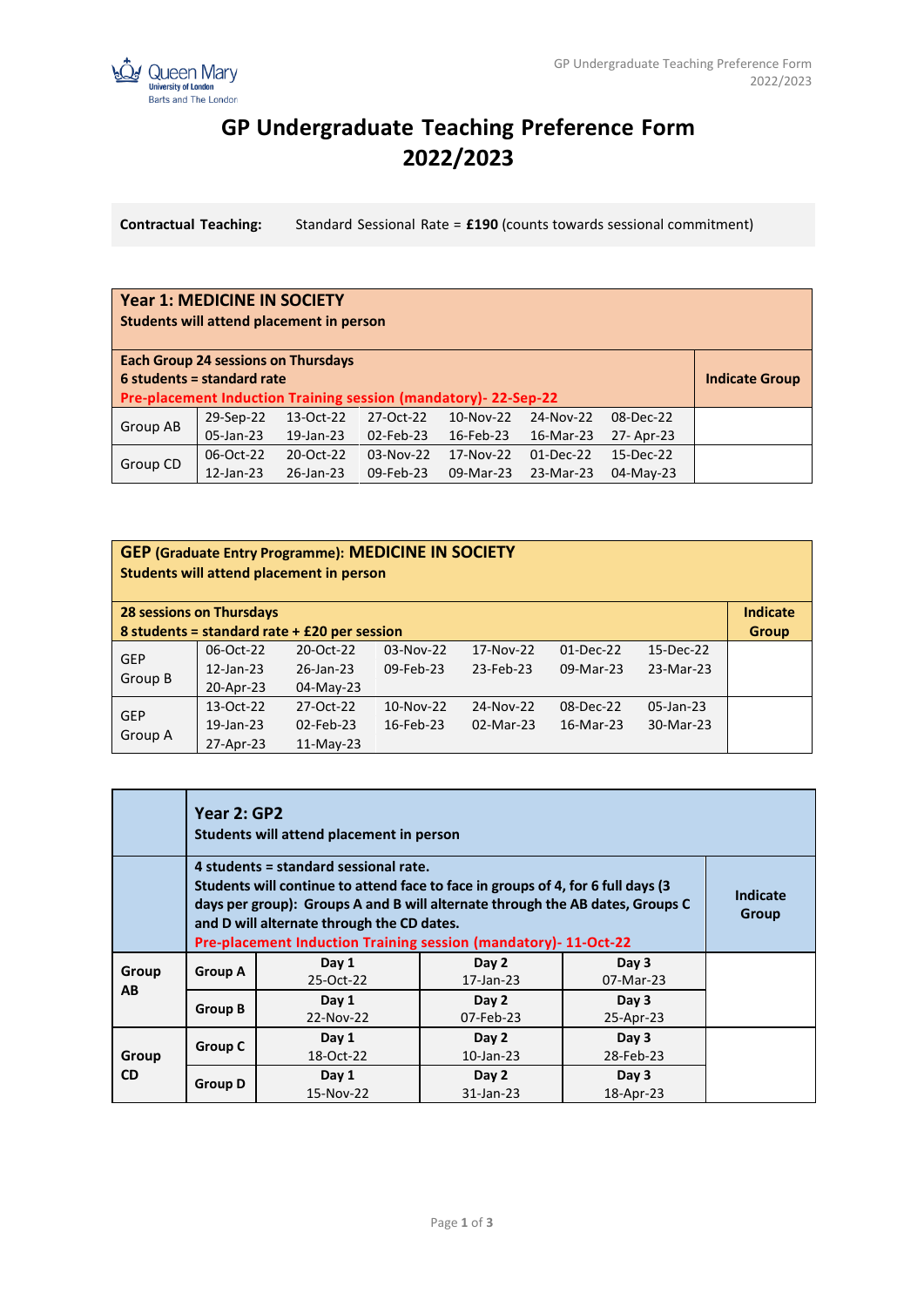

## **Year 3: GPCD (General Practice Community Diagnosis- exploring social, commercial and environmental determinants of health)**

**GP tutors will support students through two tutorials (of 6 students) on the Monday and Friday of their GPCD week block (3 blocks per year in January). Each student will complete a unique Community Diagnosis Project examining local public health data supplemented by student fieldwork focusing on a health or social need. The tutorials are to (1) discuss projects and (2) to present their results. Training will be provided before the module starts. Tutorials will be face to face or a virtual hybrid.**

|         | 12 students = 2 sessions at the standard sessional rate | Indicate Group/s   |  |
|---------|---------------------------------------------------------|--------------------|--|
|         | <b>Monday (afternoon)</b>                               | Friday (afternoon) |  |
| Group C | 09-Jan-23                                               | $13$ -Jan-23       |  |
| Group A | $16$ -Jan-23                                            | 20-Jan-23          |  |
| Group B | $23$ -Jan-23                                            | 27-Jan-23          |  |

**Year 3: GP3 (Cardiology, Respiratory, Haematology, Renal, Endocrine Surgery, GI, Cancer in a GP context) Students will attend placement in person**

| Indicate all preferred<br>4 students = 18 sessions in Term 1, 16 sessions in Term 2 and 20 sessions<br>in Term 3 = standard sessional rate<br>teaching days |                          |                        |                        |                        |                    |  |
|-------------------------------------------------------------------------------------------------------------------------------------------------------------|--------------------------|------------------------|------------------------|------------------------|--------------------|--|
| GP <sub>3</sub>                                                                                                                                             | 10-Oct-22<br>$07-Nov-22$ | 17-Oct-22<br>14-Nov-22 | 24-Oct-22<br>21-Nov-22 | 31-Oct-22<br>28-Nov-22 | Tues / Thurs / Fri |  |
| Term 1                                                                                                                                                      | 05-Dec-22                |                        |                        |                        |                    |  |
| GP <sub>3</sub>                                                                                                                                             | 30-Jan-23                | 06-Feb-23              | 13-Feb-23              | 20-Feb-23              | Tues / Thurs / Fri |  |
| Term 2                                                                                                                                                      | 27-Feb-23                | 06-Mar-23              | 13-Mar-23              | 20-Mar-23              |                    |  |
| GP <sub>3</sub>                                                                                                                                             | 17-Apr-23                | 24-Apr-23              | $1-Mav-23$             | 08-May-23              |                    |  |
|                                                                                                                                                             | $15-Mav-23$              | $22-Mav-23$            | 29-May-23              | 05-Jun-23              | Tues / Thurs / Fri |  |
| Term 3                                                                                                                                                      | 12-Jun-23                | 19-Jun-23              |                        |                        |                    |  |

| Year 4: GP4 - GP4 (formerly Loco, Human Development & Brain & Behaviour) |                                                         |                                  |                       |  |  |  |  |
|--------------------------------------------------------------------------|---------------------------------------------------------|----------------------------------|-----------------------|--|--|--|--|
| Students will attend placement in person                                 |                                                         |                                  |                       |  |  |  |  |
| 4 students = 24 sessions at the standard sessional rate                  |                                                         |                                  |                       |  |  |  |  |
|                                                                          | 6 students = 36 sessions at the standard sessional rate |                                  | <b>Indicate Group</b> |  |  |  |  |
|                                                                          | 8 students= 48 sessions at the standard sessional rate  |                                  |                       |  |  |  |  |
| Block B <sub>2</sub>                                                     | 5 weeks                                                 | Mon 05-Sept-22 - Fri 23 Sep-22   |                       |  |  |  |  |
|                                                                          |                                                         | & Mon 03-Oct-22 - Fri 14 Oct-22  |                       |  |  |  |  |
| <b>Block B1</b>                                                          | 5 weeks                                                 | Mon 17-Oct-22 - Fri 04 Nov-22    |                       |  |  |  |  |
|                                                                          |                                                         | & Mon 14-Nov-22 - Fri 25 Nov-22  |                       |  |  |  |  |
|                                                                          | 5 weeks                                                 | Mon 05-Dec-22 - Fri 16 Dec-22    |                       |  |  |  |  |
| Block A2                                                                 |                                                         | & Tues 03 Jan-23 – Fri 06-Jan 23 |                       |  |  |  |  |
|                                                                          |                                                         | & Mon 16-Jan-23 – Fri 27 Jan-23  |                       |  |  |  |  |
| <b>Block A1</b>                                                          | 5 weeks                                                 | Mon 30-Jan-23 - Fri 17-Feb-23    |                       |  |  |  |  |
|                                                                          |                                                         | & Mon 27-Feb-23 - Fri 10-Mar-23  |                       |  |  |  |  |
|                                                                          | 5 weeks                                                 | Mon 20-Mar-23 - Fri 31-Mar-23    |                       |  |  |  |  |
| Block C <sub>2</sub>                                                     |                                                         | & Mon 17-Apr-23 – Fri-21-Apr-23  |                       |  |  |  |  |
|                                                                          |                                                         | & Tues 02-May-23 – Fri 12-May-23 |                       |  |  |  |  |
| <b>Block C1</b>                                                          | 5 weeks                                                 | Mon 15-May-23 - Fri 02-Jun-23    |                       |  |  |  |  |
|                                                                          |                                                         | & Mon 12-Jun-23 – Fri 23-June-23 |                       |  |  |  |  |